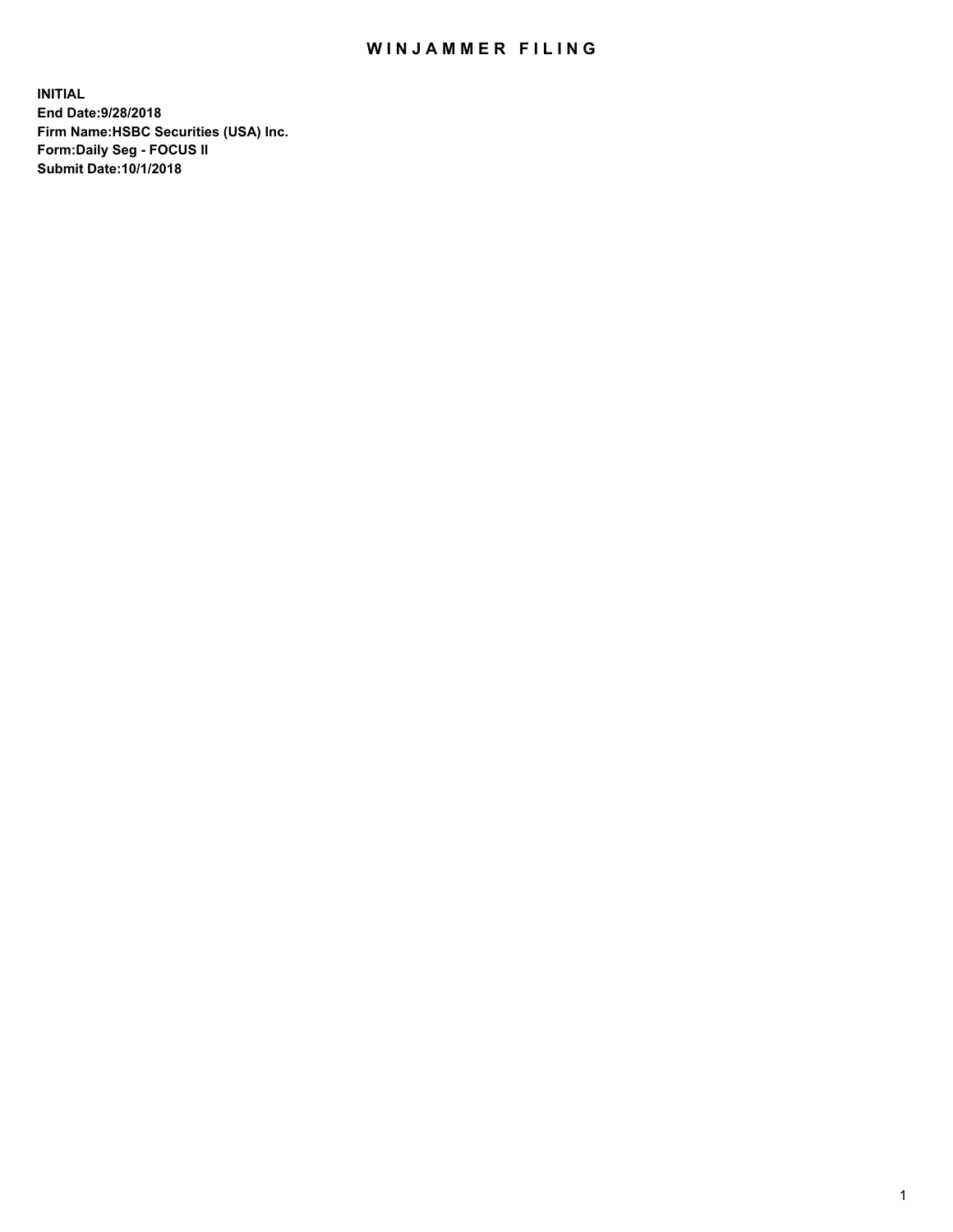**INITIAL End Date:9/28/2018 Firm Name:HSBC Securities (USA) Inc. Form:Daily Seg - FOCUS II Submit Date:10/1/2018 Daily Segregation - Cover Page**

| Name of Company                                                                                                                                                                                                                                                                                                                | <b>HSBC Securities (USA) Inc.</b>                                          |
|--------------------------------------------------------------------------------------------------------------------------------------------------------------------------------------------------------------------------------------------------------------------------------------------------------------------------------|----------------------------------------------------------------------------|
| <b>Contact Name</b>                                                                                                                                                                                                                                                                                                            | <b>Michael Vacca</b>                                                       |
| <b>Contact Phone Number</b>                                                                                                                                                                                                                                                                                                    | 212-525-7951                                                               |
| <b>Contact Email Address</b>                                                                                                                                                                                                                                                                                                   | michael.vacca@us.hsbc.com                                                  |
| FCM's Customer Segregated Funds Residual Interest Target (choose one):<br>a. Minimum dollar amount: ; or<br>b. Minimum percentage of customer segregated funds required:% ; or<br>c. Dollar amount range between: and; or<br>d. Percentage range of customer segregated funds required between:% and%.                         | 109,000,000<br>$\overline{\mathbf{0}}$<br>0 <sub>0</sub><br>0 <sub>0</sub> |
| FCM's Customer Secured Amount Funds Residual Interest Target (choose one):<br>a. Minimum dollar amount: ; or<br>b. Minimum percentage of customer secured funds required:% ; or<br>c. Dollar amount range between: and; or<br>d. Percentage range of customer secured funds required between: % and %.                         | 25,000,000<br>$\overline{\mathbf{0}}$<br>0 <sub>0</sub><br>0 <sub>0</sub>  |
| FCM's Cleared Swaps Customer Collateral Residual Interest Target (choose one):<br>a. Minimum dollar amount: ; or<br>b. Minimum percentage of cleared swaps customer collateral required:% ; or<br>c. Dollar amount range between: and; or<br>d. Percentage range of cleared swaps customer collateral required between:% and%. | 100,000,000<br>$\overline{\mathbf{0}}$<br>0 <sub>0</sub><br>00             |

Attach supporting documents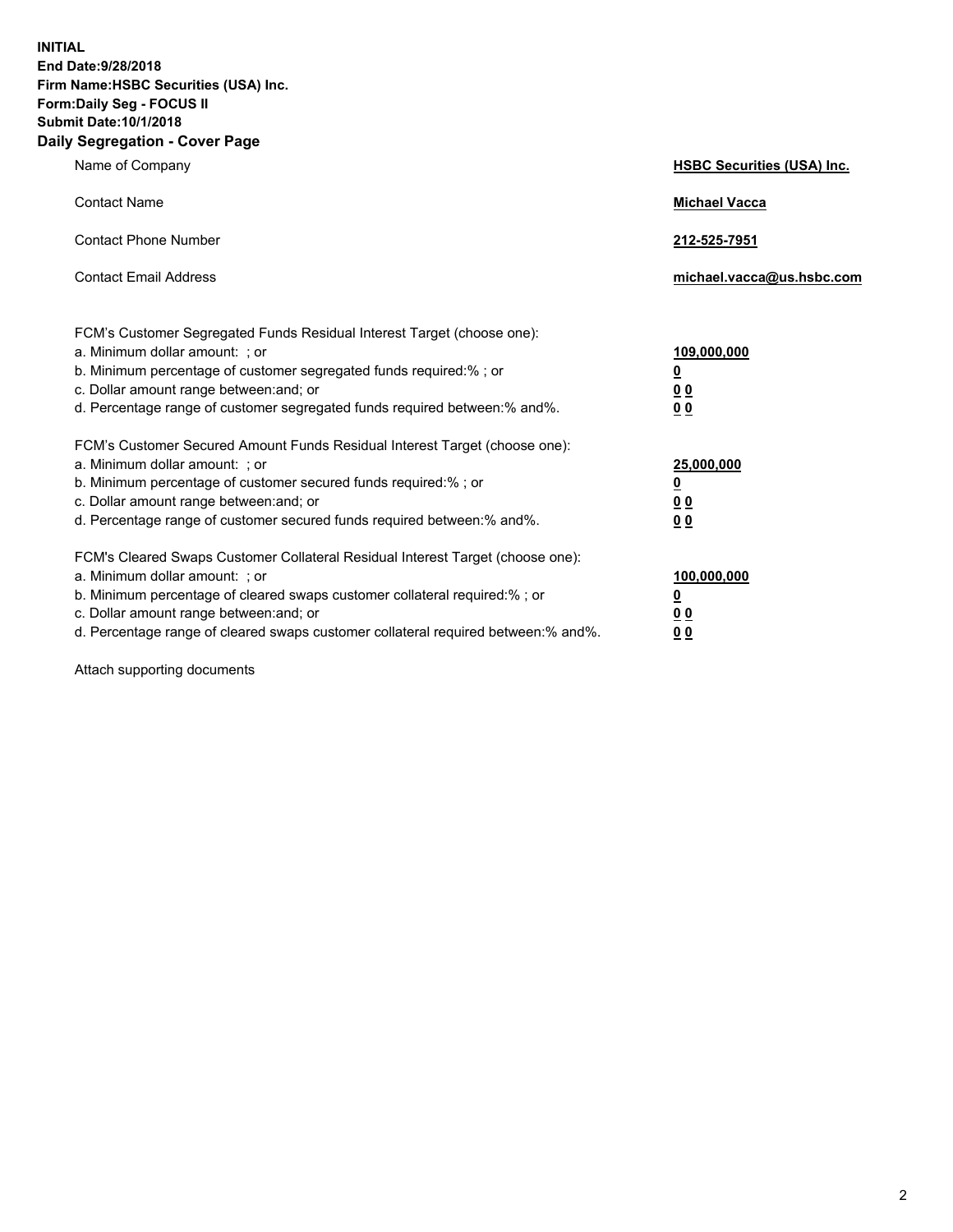**INITIAL End Date:9/28/2018 Firm Name:HSBC Securities (USA) Inc. Form:Daily Seg - FOCUS II Submit Date:10/1/2018 Daily Segregation - Secured Amounts** Foreign Futures and Foreign Options Secured Amounts Amount required to be set aside pursuant to law, rule or regulation of a foreign government or a rule of a self-regulatory organization authorized thereunder **0** [7305] 1. Net ledger balance - Foreign Futures and Foreign Option Trading - All Customers A. Cash **99,853,270** [7315] B. Securities (at market) **80,508,713** [7317] 2. Net unrealized profit (loss) in open futures contracts traded on a foreign board of trade **-33,448,279** [7325] 3. Exchange traded options a. Market value of open option contracts purchased on a foreign board of trade **0** [7335] b. Market value of open contracts granted (sold) on a foreign board of trade **0** [7337] 4. Net equity (deficit) (add lines 1. 2. and 3.) **146,913,704** [7345] 5. Account liquidating to a deficit and account with a debit balances - gross amount **152,615** [7351] Less: amount offset by customer owned securities **-151,309** [7352] **1,306** [7354] 6. Amount required to be set aside as the secured amount - Net Liquidating Equity Method (add lines 4 and 5) **146,915,010** [7355] 7. Greater of amount required to be set aside pursuant to foreign jurisdiction (above) or line 6. **146,915,010** [7360] FUNDS DEPOSITED IN SEPARATE REGULATION 30.7 ACCOUNTS 1. Cash in banks A. Banks located in the United States **52,337,670** [7500] B. Other banks qualified under Regulation 30.7 **0** [7520] **52,337,670** [7530] 2. Securities A. In safekeeping with banks located in the United States **45,594,737** [7540] B. In safekeeping with other banks qualified under Regulation 30.7 **0** [7560] **45,594,737** [7570] 3. Equities with registered futures commission merchants A. Cash **0** [7580] B. Securities **0** [7590] C. Unrealized gain (loss) on open futures contracts **0** [7600] D. Value of long option contracts **0** [7610] E. Value of short option contracts **0** [7615] **0** [7620] 4. Amounts held by clearing organizations of foreign boards of trade A. Cash **0** [7640] B. Securities **0** [7650] C. Amount due to (from) clearing organization - daily variation **0** [7660] D. Value of long option contracts **0** [7670] E. Value of short option contracts **0** [7675] **0** [7680] 5. Amounts held by members of foreign boards of trade A. Cash **83,887,551** [7700] B. Securities **34,913,976** [7710] C. Unrealized gain (loss) on open futures contracts **-33,448,279** [7720] D. Value of long option contracts **0** [7730] E. Value of short option contracts **0** [7735] **85,353,248** [7740] 6. Amounts with other depositories designated by a foreign board of trade **0** [7760] 7. Segregated funds on hand **0** [7765] 8. Total funds in separate section 30.7 accounts **183,285,655** [7770] 9. Excess (deficiency) Set Aside for Secured Amount (subtract line 7 Secured Statement Page 1 from Line 8) **36,370,645** [7380] 10. Management Target Amount for Excess funds in separate section 30.7 accounts **25,000,000** [7780] 11. Excess (deficiency) funds in separate 30.7 accounts over (under) Management Target **11,370,645** [7785]

3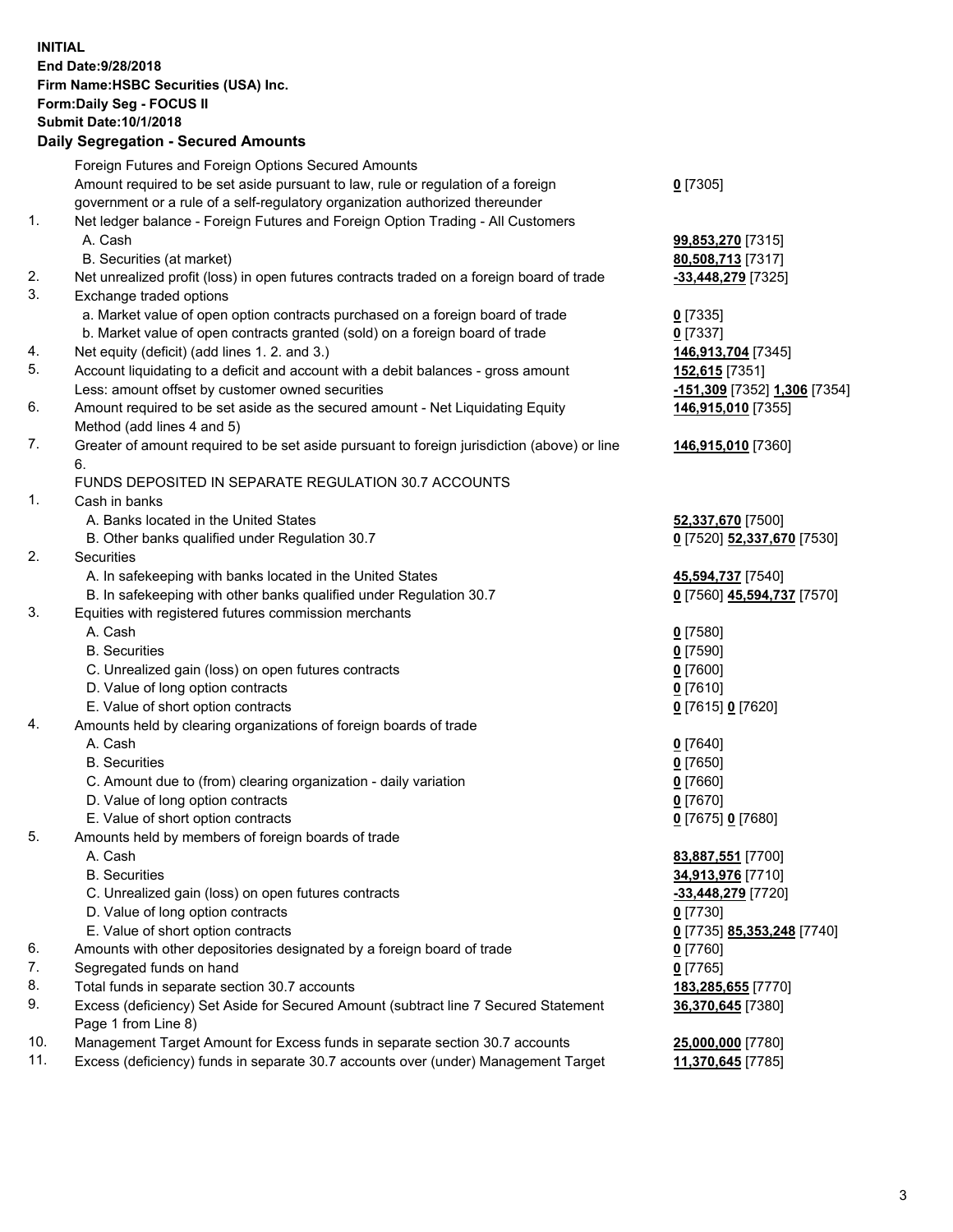**INITIAL End Date:9/28/2018 Firm Name:HSBC Securities (USA) Inc. Form:Daily Seg - FOCUS II Submit Date:10/1/2018 Daily Segregation - Segregation Statement** SEGREGATION REQUIREMENTS(Section 4d(2) of the CEAct) 1. Net ledger balance A. Cash **118,248,419** [7010] B. Securities (at market) **1,516,122,957** [7020] 2. Net unrealized profit (loss) in open futures contracts traded on a contract market **147,295,910** [7030] 3. Exchange traded options A. Add market value of open option contracts purchased on a contract market **363,426,897** [7032] B. Deduct market value of open option contracts granted (sold) on a contract market **-152,834,288** [7033] 4. Net equity (deficit) (add lines 1, 2 and 3) **1,992,259,895** [7040] 5. Accounts liquidating to a deficit and accounts with debit balances - gross amount **15,879,767** [7045] Less: amount offset by customer securities **-15,879,767** [7047] **0** [7050] 6. Amount required to be segregated (add lines 4 and 5) **1,992,259,895** [7060] FUNDS IN SEGREGATED ACCOUNTS 7. Deposited in segregated funds bank accounts A. Cash **34,952,854** [7070] B. Securities representing investments of customers' funds (at market) **0** [7080] C. Securities held for particular customers or option customers in lieu of cash (at market) **221,888,052** [7090] 8. Margins on deposit with derivatives clearing organizations of contract markets A. Cash **19,072,897** [7100] B. Securities representing investments of customers' funds (at market) **327,577,770** [7110] C. Securities held for particular customers or option customers in lieu of cash (at market) **1,292,553,260** [7120] 9. Net settlement from (to) derivatives clearing organizations of contract markets **-3,035,824** [7130] 10. Exchange traded options A. Value of open long option contracts **363,426,897** [7132] B. Value of open short option contracts **-152,834,288** [7133] 11. Net equities with other FCMs A. Net liquidating equity **9,110,795** [7140] B. Securities representing investments of customers' funds (at market) **0** [7160] C. Securities held for particular customers or option customers in lieu of cash (at market) **0** [7170] 12. Segregated funds on hand **1,681,645** [7150] 13. Total amount in segregation (add lines 7 through 12) **2,114,394,058** [7180] 14. Excess (deficiency) funds in segregation (subtract line 6 from line 13) **122,134,163** [7190] 15. Management Target Amount for Excess funds in segregation **109,000,000** [7194] 16. Excess (deficiency) funds in segregation over (under) Management Target Amount **13,134,163** [7198]

Excess